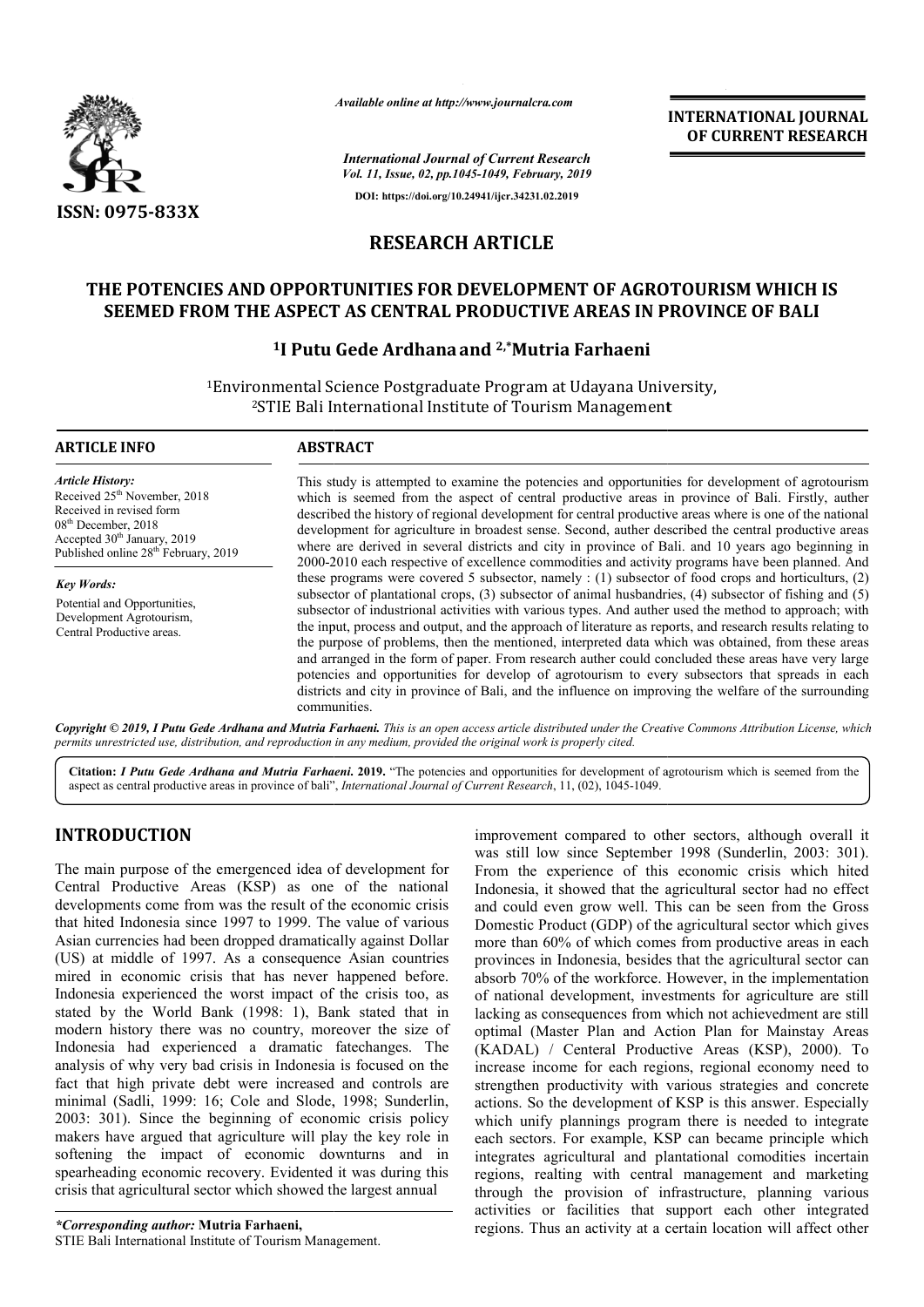activities in a separate place. KSP is one of the development activities for main agricultural commodities in the broad sense, especially, agriculture, plantation, livestock, fishery, and industry, and it is necessary that KSP determines in certain areas in large-scale and central economical production development. The success of KSP development is expected to become positive impact in region itself and other regions, especially around KSP. In addition, in the short term this effort is expected to be able to optimally utilize agricultural resources, infrastructure, food supply, processing industries and agribusiness systems through intensifying and increasing the quantity and quality of agricultural production development, marketing development. In the long term, it is expected to encourage regional development and accelerate the process of regional autonomy to improve the welfare of the surrounding communities and the recovery of the national economy. The program of activity planning for 10 years started from 2000 to 2010 which includes 5 sub-sectors, namely: (1) food crop and horticulture subsector, (2) plantation crop subsector, (3) livestock subsector, (4) fisheries subsector and (5 ) the industrial sub-sector, and with the types of activities still seem to run in place after the activities carried out for 10 years and had not shown tangible results even though KSP program continues to develop which is supported by the Regional Government in Bali, the potential and opportunities for tourism development will be very large and also will develop in line with the scope of KSP activities, that spread throughout the districts / cities, so it function for regional economic development and increase the income of each regions, and end of this program is expected to be a the financing source for sustainable development without be helped by subsidies from outside of region. The success of KSP development are followed by the development of agrotourism, and also plays the role of preventing the conversion of increasingly degraded agricultural land to tourism facilities in Bali Province.

## **MATERIALS AND METHODS**

Auther use systemic approach through an input-process-output mechanism. Input; presents the history of the development of KSP with based on the response to the national economic crisis that spread in districts and cities, trough each of the leading commodities and used data on the conversion of agricultural land in the Province of Bali. Process; present recommendations for selected superiors commodities in each regions or city as well as programs and their implementations. Output; presents the potential and opportunities of KSP as support for the development of agrotourism which serves to inhibit and prevent changes in the conversion of agricultural land. The next approach is to use literatures or the library approach in the form of reports and research results which are related to the problems in this study, then auther mentioned, interpreted data and arranged in the form of papers.

## **RESULTS AND DISCUSSION**

From result of the study of data and information obtained it was showed that economic crisis appearanced idea of KSP development, because this economic crisis drastically hited Indonesia against US dollars in mid-1997, and finally Indonesia suffered the worst impact from this economic crisis. Since the beginning of this economic crisis observers and policymakers have argued that the agricultural sector would play a key role to soften impact of economic conditions and recovery national economy. But was necessary to increase

regional productivity, in each regions so development of KSP became this answer. Especially in Province Bali KSP activity programs not truly new activities, but were the development of existing productive activities, so that program revitalizations were needed through the adaptation of sectoral development programs that existed in each potential areas and that have the opportunity to support for agrotourism development. The commodities for the agricultural sector in each district / city can be seen in Table 1. which are modified and presented in the matrix in below. Source: Bali Provincial Bappeda and PPLH Unud, 2000 modified Table 1. shows a variety of superior commodities that spread across all regions / cities classified into each sector. This condition shows that the province of Bali has varieties superior commodities in each sub-sector. This fact proves that these superior commodities already existed before they were developed by KSP, and each regions needed serious handling from the local government in Province of Bali through the development of the agricultural sector in broad sense, consisting of the development of the food and horticulture sub-sector, plantation subsector, livestock subsector, fisheries subsector, and postharvest industry from subsector. The master plan and action plan has been implemented for 10 years using funds, and need to be reinvigorated for the purpose of developing agrotourisms which play for purpose to inhibit and avoide the conversion of agricultural land into other uses, such as the development of tourism facilities such as hotels, villas and restaurants for increasing Regional Original Income (PAD). The development of the agrotourism sector can also support tourism activities in Bali which continue to grow as the country's foreign exchange value. To strengthen the statement above, the extence and percentage of the conversion of agricultural land are showed in Table 2 in below. The area of agricultural or risefields in Province of Bali was described at 81,482 ha. But during 1997- 2008, there were conversions 6,361 ha, or annual average around 579 ha (0.66 percent). The highest conversion area of rice fields respectively occurred in Jembrana Regency, Denpasar City, and Badung Regency, respectively by a mean of 1.85, 1.64, or 1.06 percent per year. In contrast to other districts, Bangli Regency has experienced an increase in rice fields even though it is relatively small, which is 0.27 ha per year (0.01 percent).

Data on rice fields in Province of Bali in 1997-2008 was presented in Tebel 2. Although there was a decrease in the area of rice fields in the Province of Bali, in period 2006-2008, but we found increase in rice fields around 247 ha (0.30 percent), namely in Buleleng, Badung, Tabanan and Karangasem regencies. The increase in rice field area is generally due to the presence of new rice fields and the release of land management by investors to return to rice fields, setting boundaries, and conversion from plantation land. Depreciation of rice fields was also supported by the results of JICA research, 2006 which reached 1000 ha / year (Atmadja, 2000) and according to BPS, 2007 reached 560.1 ha / year (Arida, 2016) due to the influence of tourism activities. Rice fields in Bali are beginning to be driven by the desires of foreigners to establish hotels, villas, restaurants in coastal areas as the result of the existence of Bali rice fields from year to year shrinking along with the needs of tourism industry facilities which have become the choice as new source of income for the lives of Balinese people. The need of the tourism industry facilities was not only aim in coastal areas, but also became development of tourism infrastructure such as hotels, villas and restaurants.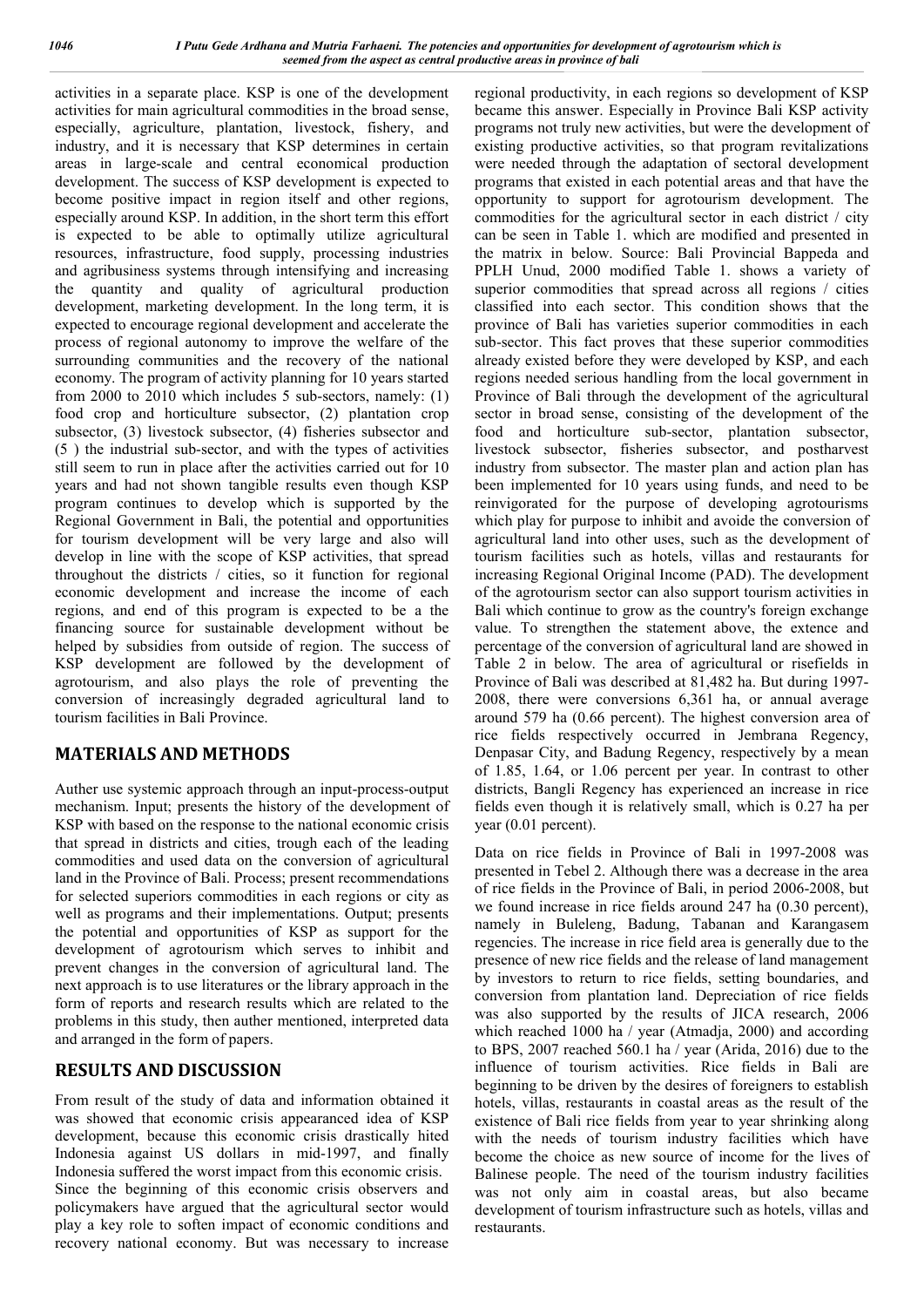| No.            | Distric    | Superior commodity                                         | Subsector                            |
|----------------|------------|------------------------------------------------------------|--------------------------------------|
| $\mathbf{1}$   | Karangasem | $\bullet$ Cashew                                           | Plantation                           |
|                |            | Mango                                                      | Horticulture                         |
|                |            | Salak                                                      | Plantation                           |
|                |            | Marine fisheries                                           | Fishery                              |
|                |            | • Woven                                                    | Industry                             |
| $\overline{c}$ | Klungkung  | $\bullet$ Cashew                                           | Plantation                           |
|                |            | • Marine fisheries                                         | Fishery                              |
|                |            | • Seaweed                                                  | Fishery                              |
|                |            | $\bullet$ - Bali cows                                      | Ranch                                |
| 3              | Bangli     | • Bali cows                                                | Ranch                                |
|                |            | • Arabica coffee                                           | Plantation                           |
|                |            | • Woven bamboo                                             | Industry                             |
|                |            | • Broiled chicken                                          | Ranch                                |
| $\overline{4}$ | Gianyar    | • Bali cows                                                | Ranch                                |
|                |            | Giant shrimp                                               | Ranch                                |
|                |            | • Wood statue                                              | Industry                             |
| 5              | Badung     | $\bullet$ coffee                                           | Plantation                           |
|                |            | Bali cows                                                  | Ranch                                |
|                |            | Decorative fish<br>$\bullet$                               | Fishery                              |
|                |            | Wood statue<br>$\bullet$                                   | Industry                             |
| 6              | Tabanan    | • Rice, vegetables, mangosteen                             | Food crops, horticulture, food crops |
|                |            | $\bullet$ Cocoa                                            | Plantation                           |
|                |            | • Bali cows                                                | Ranch                                |
|                |            | Land fisheries (gurami)                                    | Fishery                              |
|                |            | Coffee<br>$\bullet$                                        | Plantation                           |
| 7              | Buleleng   | Mango, durian<br>$\bullet$                                 | Horticulture                         |
|                |            | • Woven                                                    | Industry                             |
|                |            | Coffee<br>$\bullet$                                        | Plantation                           |
|                |            | $\bullet$ Milkfish                                         | Fishery                              |
| 8              | Jembrana   | • Marine fisheries (lemuru fish)                           | Fishery                              |
|                |            | Broiled chicken                                            | Ranch                                |
|                |            | • Cocoa                                                    | Plantation                           |
| 9              | Denpasar   | • Rice                                                     | Crops                                |
|                |            | Shallots, bananas, chillies, papaya, soybeans<br>$\bullet$ | Horticulture                         |

#### **Table 1. Featured commodities in each district / city**

Source: Bali Provincial Bappeda and PPLH Unud, 2000 modified

#### **Table 2. Rice Field Area of Bali Province 1997-2008 (ha)**

| No.                | Year | District/city code |         |         |         |         |          | Prov. Bali |         |         |         |
|--------------------|------|--------------------|---------|---------|---------|---------|----------|------------|---------|---------|---------|
|                    |      | 01                 | 02      | 03      | 04      | 05      | 06       | 07         | 08      | 09      |         |
|                    | 1997 | 8,135              | 23.836  | 11.578  | 15.322  | 4.049   | 2.887    | 7.308      | 11.420  | 3.314   | 87.849  |
| 2.                 | 1998 | 8.045              | 23.464  | 11.473  | 15.227  | 4.049   | 2.887    | 7.125      | 11.361  | 3.205   | 86.836  |
| 3.                 | 1999 | 7,889              | 23.414  | 10.816  | 15.203  | 4.016   | 2.888    | 7.099      | 11.581  | 3.165   | 86.071  |
| 4.                 | 2000 | 7,871              | 23.358  | 10.705  | 15.169  | 4.013   | 2.888    | 7.066      | 11.560  | 3.147   | 85.777  |
| 5.                 | 2001 | 7,685              | 23.154  | 10.619  | 14.966  | 3.985   | 2.844    | 7.059      | 11.472  | 3.031   | 84.815  |
| 6.                 | 2002 | 7,339              | 22.842  | 10.413  | 14.945  | 3.965   | 2.888    | 7.042      | 11.245  | 2.882   | 83.561  |
| 7.                 | 2003 | 7.013              | 22.639  | 10.334  | 14.937  | 3.932   | 2.888    | 7.034      | 11.011  | 2.856   | 82.644  |
| 8.                 | 2004 | 6,793              | 22.626  | 10.299  | 14.878  | 3.903   | 2.888    | 7.027      | 10.867  | 2.815   | 82.095  |
| 9.                 | 2005 | 6,559              | 22.490  | 10.118  | 14.856  | 3.888   | 2.888    | 7.022      | 10.618  | 2.768   | 81.207  |
| 10.                | 2006 | 6,510              | 22.413  | 10.109  | 14.894  | 3.873   | 2.890    | 7.011      | 10.580  | 2.717   | 80.997  |
| 11.                | 2007 | 6,576              | 22.479  | 10.125  | 14.787  | 3.884   | 2.890    | 7.036      | 10.741  | 2.717   | 81.235  |
| 12.                | 2008 | 6,477              | 22.562  | 10.230  | 14.747  | 3.876   | 2.890    | 7.070      | 10.913  | 2.717   | 81.482  |
| Rata-rata perkemb. |      | (151)              | (116)   | (123)   | (52)    | (16)    | $\theta$ | (22)       | (46)    | (54)    | (579)   |
| % perkemb.         |      | $-1.85$            | $-0,49$ | $-1,06$ | $-0.34$ | $-0.39$ | 0,01     | $-0.30$    | $-0,40$ | $-1,64$ | $-0.66$ |

Description of Regency / City Code:

01: Jembrana 04: Gianyar 07: Karangasem

02: Tabanan 05: Klungkung 08: Buleleng 03: Badung 06: Bangli 09: Denpasar

Source: Sudaratmadja, 2017

And no longer limited to areas where have been determined by local regulations such as Nusa Dua, Sanur, Kuta, Ubud, Candidasa, Tulamben. But these facilities were grown rapidly to rural areas, and also eroded to water protection, areas and were reachead to protected and conservation forest areas. The construction of villas has targeted in areas where were previously untouched by the world of tourism and has even penetrated the cliffs, riverbanks, rice fields and quiet seaside, although regional and regulations already on border boundaries, such as river banks 50 meters from the lip of the coastal border is 100 meters from the highest tide boundary (shoreline) towards the land and the edge of the cliff is twice

the height of the cliff towards the mainland. From gathered data and information, the results of identification of superior commodities have been obtained from each regions and subdistrict. The leading commodity is considered prospective to development, because it has comparative and competitive advantage. Because of high productivity and the potential to continue to be increased comparative advantage is able to provide certain quantities of raw materials in the continuous manner, so that it has appealed for the development of its downstream industry which can produce process of products that have higher added values.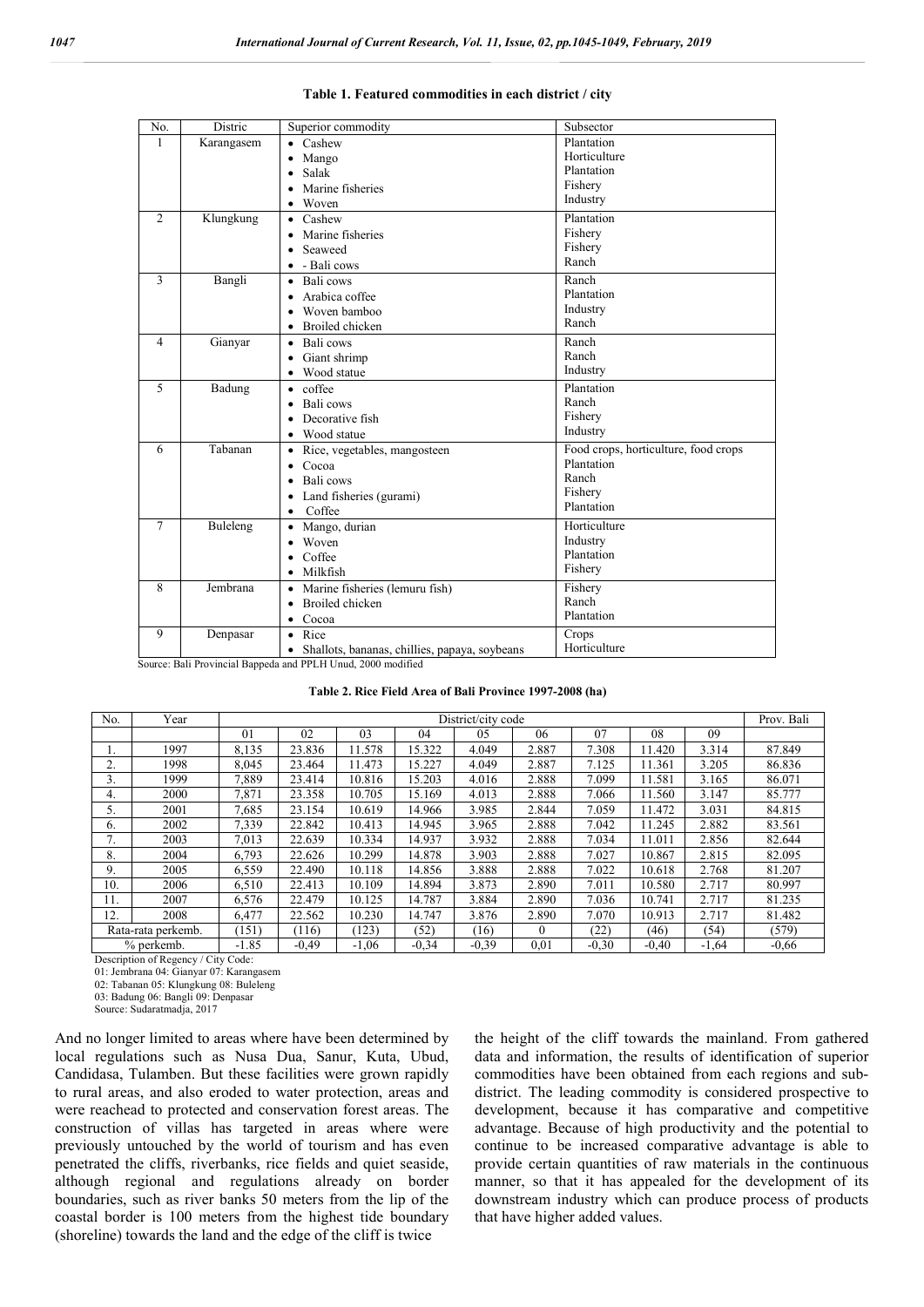| No. | <b>KSP</b> | Type of activity              |                | <b>Implementation of activities</b>                           |                                 | <b>Subdistrict activity location</b>                                 | <b>Source</b> |  |
|-----|------------|-------------------------------|----------------|---------------------------------------------------------------|---------------------------------|----------------------------------------------------------------------|---------------|--|
|     |            | Main                          | <b>Support</b> | Main                                                          | <b>Support</b>                  |                                                                      | of funds      |  |
| a.  | Crops      | $\overline{\text{Rice}}$      | $1-9$          | Tabanan                                                       | Badung,                         | Penebel, Selemadeg, Marga, Tabanan,                                  | <b>APBD</b>   |  |
|     |            |                               |                |                                                               | Gianyar                         | Kediri                                                               |               |  |
|     |            | ■Vegetable                    | $1-9$          | Tabanan Buleleng                                              | Gianvar                         | Baturiti, Sukasada                                                   | <b>APBD</b>   |  |
|     |            | ·Mangosteen                   | $1-9$          | Tabanan                                                       | Buleleng,<br>Badung             | Selemadeg                                                            | <b>APBD</b>   |  |
|     |            | $\overline{\text{Salak}}$     | $1-9$          | Karangasem                                                    | Karangasem<br>Tabanan<br>Bangli | Selat, Bebandem, Sidemen, Rendang                                    | <b>APBD</b>   |  |
|     |            | $M$ anggo                     | $1-9$          | Buleleng, Karangasem                                          |                                 | Tejakula, Kubutambahan, Abang, Kubu                                  | <b>APBD</b>   |  |
| $b$ | Plantation | $\blacksquare$ Cashew         | $1-9$          | Karangasem,<br>Klungkung                                      |                                 | Kubu, Abang, Nusa Penida                                             | <b>APBD</b>   |  |
|     |            | ■Cocoa                        | $1-9$          | Jembrana, Tabanan                                             | Badung                          | Pupuan, Selemadeg, Melaya, Negara,<br>Mendoyo, Pekutatan             | <b>APBD</b>   |  |
|     |            | Rubusta coffee                | $1-9$          | Buleleng,<br>Tabanan.<br>Badung                               | Jembarana<br>Bangli             | Banyuatis, Busungbiu, Banjar, Pupuan,<br>Penebel, Selemadeg, Petang  | <b>APBD</b>   |  |
|     |            | Arabika coffee                | $1-9$          | Bangli                                                        | Bangli<br>Jembarana             | Kintamani.<br>Tembuku                                                | <b>APBD</b>   |  |
| c.  | Farm       | Bali cattle                   | $1-9$          | Tabanan,<br>Badung,<br>Gianyar, Bangli                        | Bulelelng                       | Petang, Penebel, Baturiti, Payangan,<br>Susut                        | <b>APBD</b>   |  |
|     |            | •Cow nursery                  | $1-9$          | Klungkung                                                     |                                 | Nusa Penida                                                          | <b>APBD</b>   |  |
|     |            | ·Domestic chicken<br>breeders | $1-9$          | Bangli, Jembarana                                             | Klungkung<br>Tabanan            | Melaya,<br>Kintamani                                                 | <b>APBD</b>   |  |
| d.  | Fishery    | •Land fisheries               | $1-9$          | Buleleng,<br>Gianyar,<br>Jembarana.<br>Tabanan,<br>Karangasem | Jembarana                       | Blahbatuh, Mendoyo, Negara, Melaya,<br>Selemadeg, Kediri, Karangasem | <b>APBD</b>   |  |
|     |            | •Seaweed                      | $1-9$          | Klungkung                                                     |                                 | Nusa Penida                                                          | <b>APBD</b>   |  |
|     |            | ·Decorative fish              | $1-9$          | Badung                                                        |                                 | Abiansemal                                                           | <b>APBD</b>   |  |
|     |            | •Mackarel tuna                | $1-9$          | Klungkung,<br>Karangasem                                      | Gianyar                         | Kubu, Abang, Karangasem, Manggis,<br>Dawan, Nusa Penida, Gianyar     | <b>APBD</b>   |  |
|     |            | ·Lemuru fish                  | $1-9$          | Jembarana                                                     | Gianyar                         | Negara                                                               | <b>APBD</b>   |  |
| e.  | Industry   | ·Woodcraft                    | $1-9$          | Badung, Gianyar                                               | Gianyar                         | Abiansemal, Tegalalang, Sukawati                                     | <b>APBD</b>   |  |
|     |            | ·Bamboo crafts                | $1-9$          | Gianyar, Bangli                                               | Karangasem                      | Blabatuh, Susut, Karangasem                                          | <b>APBD</b>   |  |
|     |            | •Moven crafts                 | $1-9$          | Buleleng, Karangasem                                          |                                 | Sukasada, Manggis, Bebandem                                          | <b>APBD</b>   |  |
|     |            | · Waru leaf album             | $1-9$          | Buleleng                                                      |                                 | Sukasada                                                             | <b>APBD</b>   |  |

#### **Table 3. KSP Activities Program Planned for 10 Years (2000-2010)**

ource: Bali Provincial Bappeda & PPLH Unud, 2000 modified

Information: Regional Income and Expenditure Budget (APBD)

Because competitive advantage is estimated that the commodities have very large prospectively potential developedment and able to compete in the global market. The processed industry has the potential to be developed to increase the economic value and competitiveness of these products. The stages of KSP development program are based on the development of sectors which related to existing and ongoing development programs in each regions with superior commodities, so it will be developed in each regions. The agricultural development programs have been and have carried out in Province of Bali these were include:

- Regional transportation infrastructure development program, namely improvement of maintenance, and construction of network roades and bridges of, and sea transportation infrastructure (docks and ports).
- Programes for upgrading, maintaining and building agricultural irrigation channels.

Activities programs were planned for 10 years starting from 2000-2010 including development of 5 sub-sectors (a-e) of:

- Food crop and horticulture subsector
- Plantation crop subsector
- Livestock sub-sector
- Fisheries subsector
- Industrial subsector

In addition to the above the reasons for efficiency, comparative and competitive advantages, KSP can generate greater rotation in each regions, it also develops ongoing development

programs carried out by only agencies which related to the agricultural sectors. So the KSP development program is not an activity that is really just starting, but also is the adaptation of sectoral development programs that exist in each regions. The types of supporting activities (1-9) carried out on the five subsectors mentioned above can be broadly specified as follows:

- Extensification and intensification
- Formation and formation of groups
- Procurement of good quality seeds
- Procurement of production facilities
- Provision of working capital
- Extension and training in cultivation techniques
- Assessment of post-harvest technology
- Development of market information networks
- Development of partnerships

The KSP program planned for 10 years starting from 2000- 2010 which was modified includes: 5 subsectors (a-e) with types of supporting activities (1-9) are presented in Table 3 adove. In relevant with potential superior commadities in each prifectures and counties, if they are evaluated that they have comparative prospects through high productivity and have continually potencially improve raw materials, they can carry out to improve production of raw materials in the developments of downstream for industries, and finally can be improved their additional value. This additional value can be attributed to the implementation of KSP development program which based on relation with each sectors the existing and